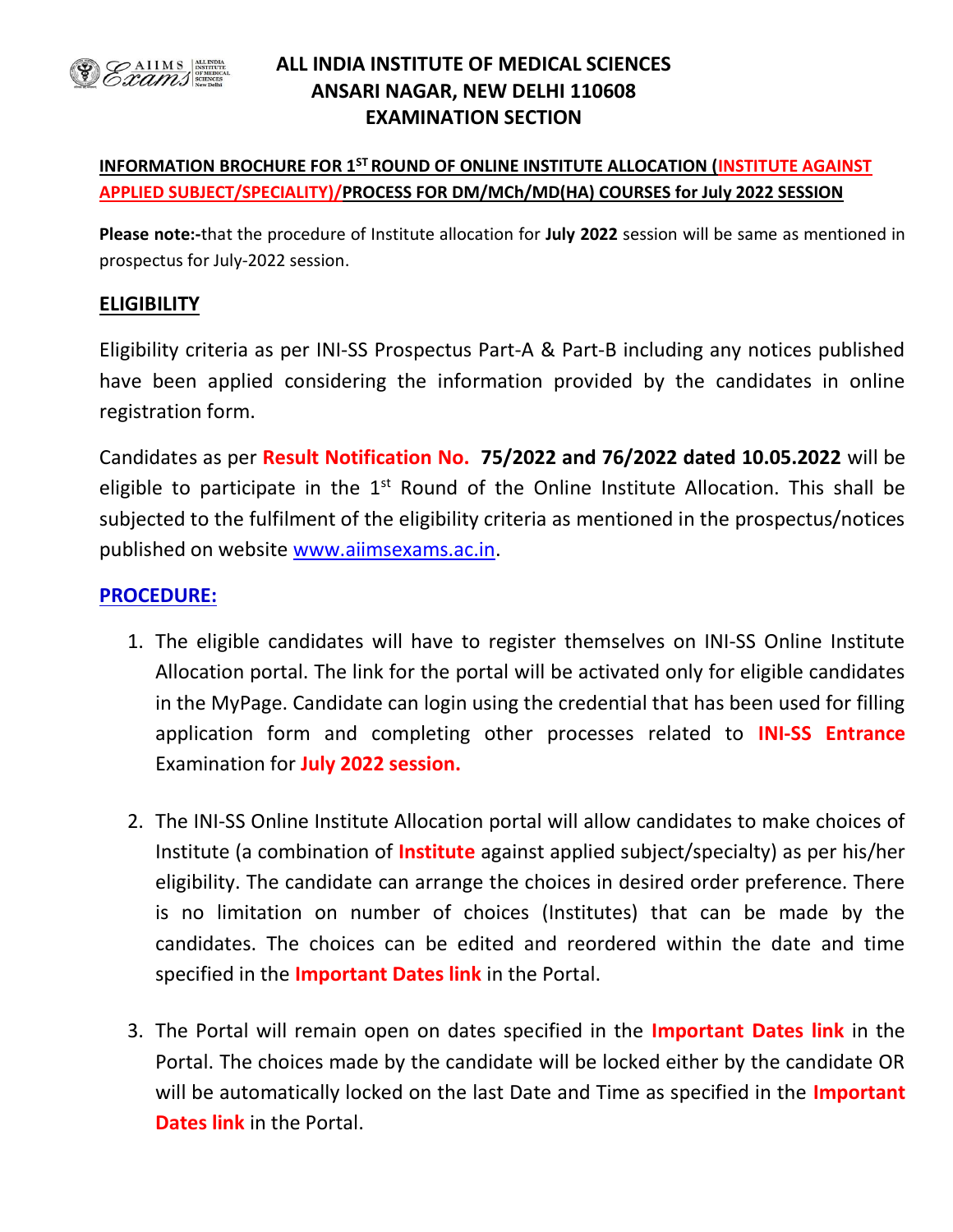- 4. All the candidates who have been allocated Institutes in the 1<sup>st</sup> Round are required to login to the INI-SS Online Institute Allocation portal and **actively choose** one of the following options within date and time specified in the **Important Dates link:** 
	- Option 1. ACCEPT allotted Institute and DO NOT WISH TO PARTICIPATE in further rounds of Institute Allocation.
	- Option 2. ACCEPT allotted Institute and WANT TO PARTICIPATE in 2<sup>nd</sup> ROUND of Institute Allocation

[if You choose option-2 and participate in  $2<sup>nd</sup>$  round and you are allocated another Institute as per your choice in 2<sup>nd</sup> round, then you will have to join the Institute allocated during 2<sup>nd</sup> round. The Institute allocated in first round shall be considered vacated and the same shall be automatically allocated to other candidates in order of merit. Failure to join the upgraded Institute shall lead to impositions of penalty of Rs. 3.00 Lakh.]

Option to REFUSE the allocated Institute is NOT available. Therefore, the candidates are requested to fill the choices carefully and responsibly. Candidate himself/herself shall be responsible for their choices.

Failure to login and selecting an option after Institute allocation within date and time specified in the *Important Dates link* will lead to forfeiture of the allocated Institute and render the candidate ineligible for further rounds except open/spot round of Institute Allocation (if any).

5. All the candidates who are allocated Institute are mandatorily required(irrespective of whether they choose in Option 1 and 2 as mentioned in point no. 4) to report inperson (for reporting and/or joining) or through authorized representative (for reporting), to allocated **Institute** within the date and times specified in the Important Dates link. The candidates are required to deposit original certificates or security deposit of Rs. 3.00 Lakh as notification of the Institute allocation of the  $1<sup>st</sup>$ Round at the time of reporting.

## 6. FOREIGN NATIONAL CANDIDATES:

- a) The Institute allocation will be done in order of merit and according to choices made by the candidates as described in point no 2.
- b) The candidates will be eligible to exercise of choices of Institute only as per applied Subject those are filled in the online registration form and eligibility as per information provided therein.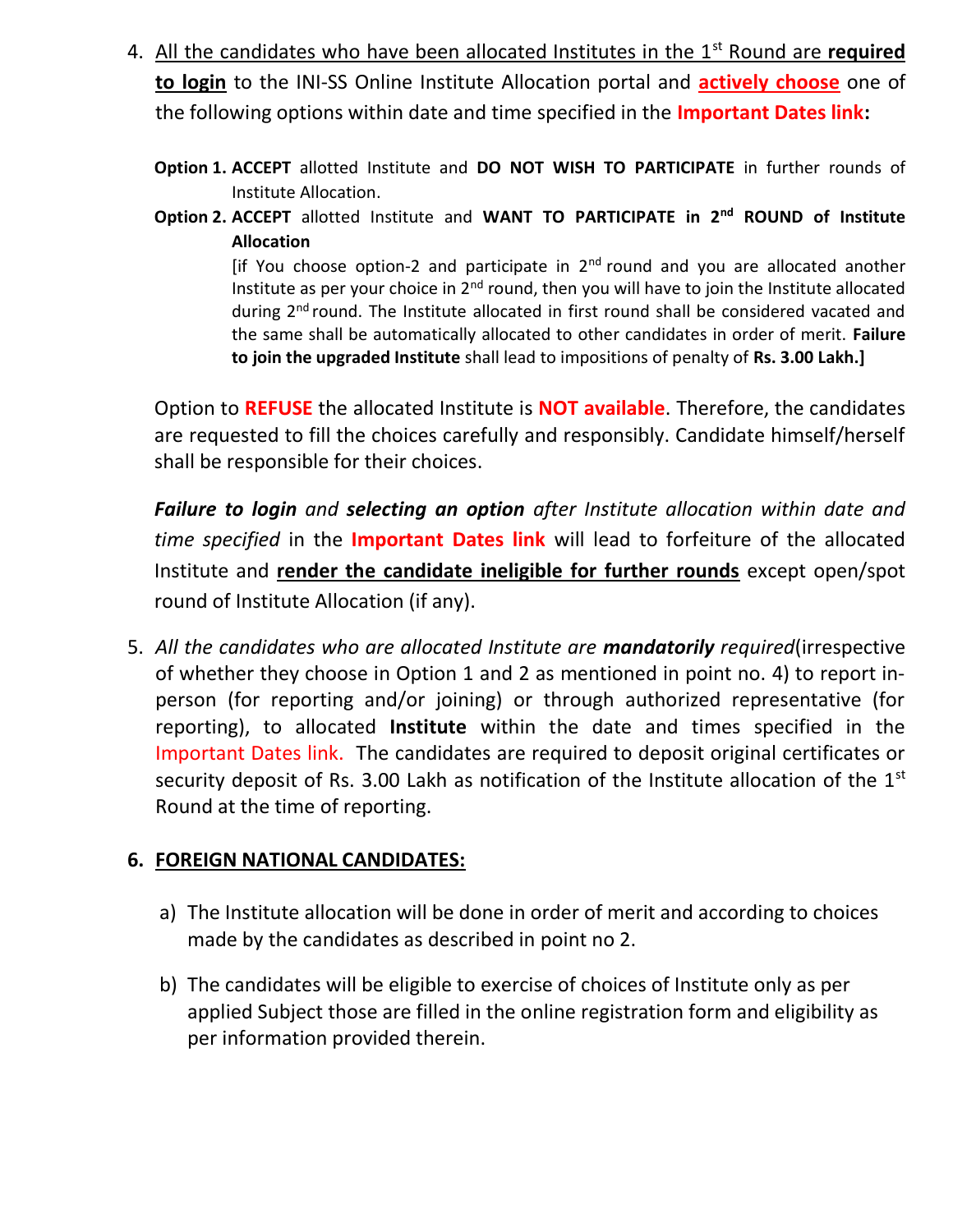# 7. SPONSORED CANDIDATES:

- i. The Institute allocation will be done in order of merit and according to choices made by the candidates as described in point no 2 against seats as published in respective category as per applicable rule.
- ii. In case any discrepancy found in online data with Sponsorship certificate valid information as in Sponsorship certificate will be accepted as per eligibility criteria.
- iii. The candidates are eligible to exercise of choice of Institute only as per applied Subject in which sponsored Institutes are available and issued by the respective competent authority received at the Examination Section AIIMS, New Delhi within specified dates.
- iv. In case, the NOC has been received in place of Sponsorship certificate, the Institute allocation will be done as per subject/Institute available in the online registration.
- v. If the subject is not mentioned against the candidate name in the Sponsorship certificate, no allocation will be done for that institute.
- vi. All allocation of Sponsored candidates will be done on the basis of Institute available against applied subject and that is mentioned in the Sponsorship Certificate/online registration for July 2022 session.
- vii. Only one best Institute available at that rank will be allocated during online Institute allocation.
- viii. The process of admission will be done as per procedure available for other candidates.

### Note:-

.

 Those who have not been allocated any Institute in the first round of Institute allocation, the allocation will be done in the second round of Institute allocation as per their choice in order of merit, if they follow the guidelines given in the Information brochure of 2nd Round of Institute Allocation.